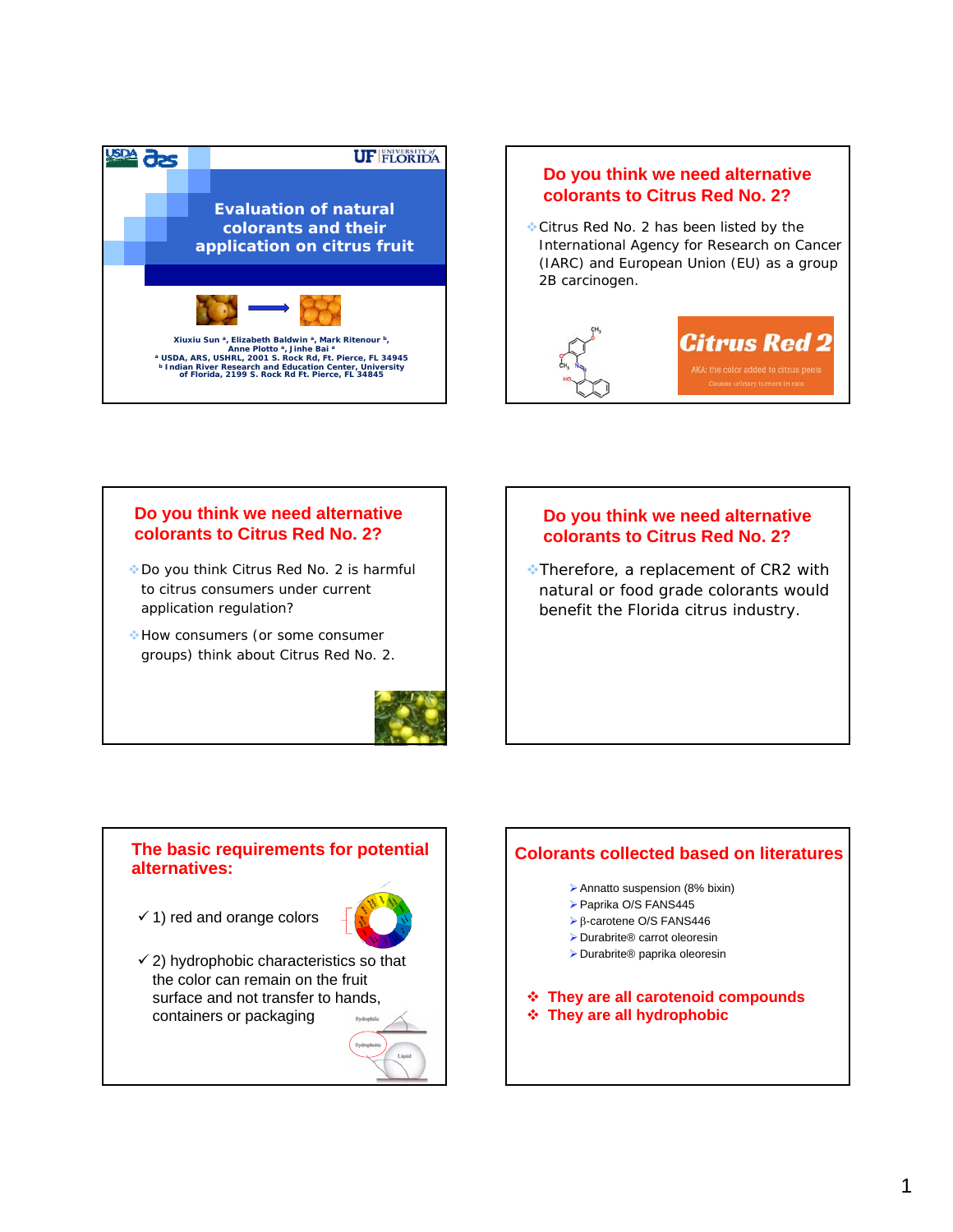The CIELAB results of CR2 and five natural colorants on test paper dried for 3 hours at 23 °C under 300 Lux of standard fluorescent white light.

|                   | $L^*$                  | $a^*$    | $h^*$   | $a^*/b^*$         |
|-------------------|------------------------|----------|---------|-------------------|
| CR <sub>2</sub>   | $76.82 h$ <sup>#</sup> | 31.09c   | 10.52c  | 2.96a             |
| <b>Annatto</b>    | 54.30 e                | 45.57a   | 39.44 h | 1.16 <sub>b</sub> |
| <b>Paprika</b>    | 67.38 d                | 36.98 h  | 56.67 a | 0.65c             |
| $\beta$ -Carotene | 87.83 a                | $-1.96d$ | 53.14 a | $-0.04e$          |
| Carrot oleoresin  | 88.13 a                | $-5.09e$ | 57.35 a | $-0.01e$          |
| Paprika oleoresin | 72.76c                 | 30.08 c  | 55.61 a | 0.54d             |

# Mean values followed by different letters within a column indicate significant differences using Duncan test (*p* < 0.05). CR2: Citrus Red No. 2.

### **Results and Discussion Challenges resolved and remaining**

- **Solubility** 
	- **Soluble in pine oil, however, it is extremely** difficult to make an application dilution in water.
	- **Once adding in water, the solution changes to jelly, even rock**